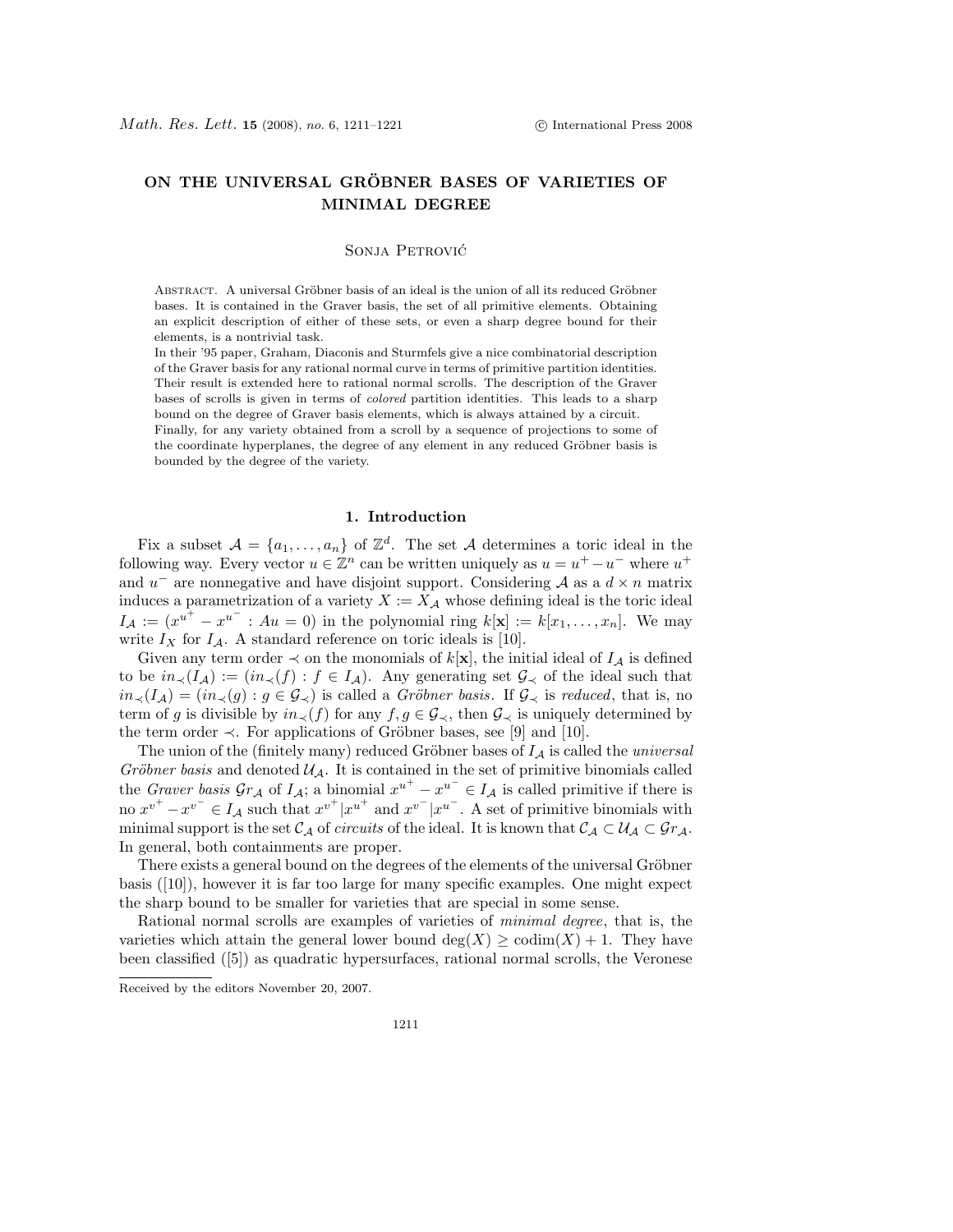surface in  $\mathbb{P}^5$ , and cones over these. The scrolls are the only infinite family among these. Their defining ideals have the following special property:

**Theorem 1.1** (Corollary 4.4). The degree of any binomial in the Graver basis (and the universal Gröbner basis) of any rational normal scroll is bounded above by the degree of the scroll.

We also derive a sharp bound (Theorem 4.1), which is usually much smaller than the degree of the scroll.

Another remarkable property of the defining ideals of rational normal scrolls is that their Graver bases admit a particularly nice combinatorial description. Namely, each primitive element in the ideal of a scroll corresponds to a suitable primitive colored partition identity. Such a characterization of primitive elements imposes a restriction on the *structure* of any binomial in the universal Gröbner bases of scrolls.

The paper is organized as follows. Section 2 contains the necessary information about the defining ideals of rational normal scrolls. In Section 3 we introduce colored partition identities and use them to characterize the Graver bases of the scrolls (Proposition 3.8), generalizing the result for rational normal curves in [7]. Section 4 contains the degree bounds. An important consequence of the sharp bound in Theorem 4.1 is that if  $X$  is any variety that can be obtained from a scroll by a sequence of projections to some of the coordinate hyperplanes, then the degree of the variety gives an upper bound on the degrees of elements in the universal Gröbner basis of its defining ideal  $I_X$ . In the final section, we conjecture that the universal Gröbner basis equals the Graver basis for any scroll, and discuss its consequences. We also derive the dimension of the state polytopes of scrolls.

## 2. Parametrization of Scrolls

Let  $S := S(n_1 - 1, \ldots, n_c - 1)$  be the rational normal scroll in  $\mathbb{P}^{n_1 + \cdots + n_c - 1}$ . Its defining ideal is given by  $I_2M$ , where

$$
M := [M_{n_1}|M_{n_2}|...|M_{n_c}], \text{ and } M_{n_j} := \begin{bmatrix} x_{j,1} & \dots & x_{j,n_j-1} \\ x_{j,2} & \dots & x_{j,n_j} \end{bmatrix}.
$$

If  $c = 1$ , then the 2-minors of the matrix above give the defining ideal of a rational normal curve  $S(n-1)$  in  $\mathbb{P}^{n-1}$  ([5]).

**Lemma 2.1.**  $I_S = \text{ker }\varphi$ , where  $\varphi(x_{j,i}) = [v_1^1, \ldots, v_j^1, v_{j+1}^0, \ldots, v_c^0, t^i]^T$  for  $1 \leq j \leq c$ . That is, the matrix  $A$  that encodes the parametrization of the scroll  $S$  is

|                   | $\begin{bmatrix} 1 & \dots & 1 & 1 & \dots & 1 & \dots & 1 & \dots & 1 \\ 0 & \dots & 0 & 1 & \dots & 1 & \dots & 1 & \dots & 1 \end{bmatrix}$ |  |  |  |                 |  |
|-------------------|------------------------------------------------------------------------------------------------------------------------------------------------|--|--|--|-----------------|--|
| $\mathcal{A} =  $ |                                                                                                                                                |  |  |  | $\frac{1}{2}$ . |  |
|                   | $\begin{bmatrix} 0 & \dots & 0 & 0 & \dots & 0 & \dots & 1 & \dots & 1 \end{bmatrix}$                                                          |  |  |  |                 |  |
|                   | $\begin{bmatrix} 1 & 2 & \dots & n_1 & 1 & \dots & n_2 & \dots & 1 & \dots & n_c \end{bmatrix}$                                                |  |  |  |                 |  |

*Proof.* Indeed, let the generators of  $I<sub>S</sub>$  be the minors

$$
m_{i,j,k,l} := x_{i,k} x_{j,l+1} - x_{j,l} x_{i,k+1}
$$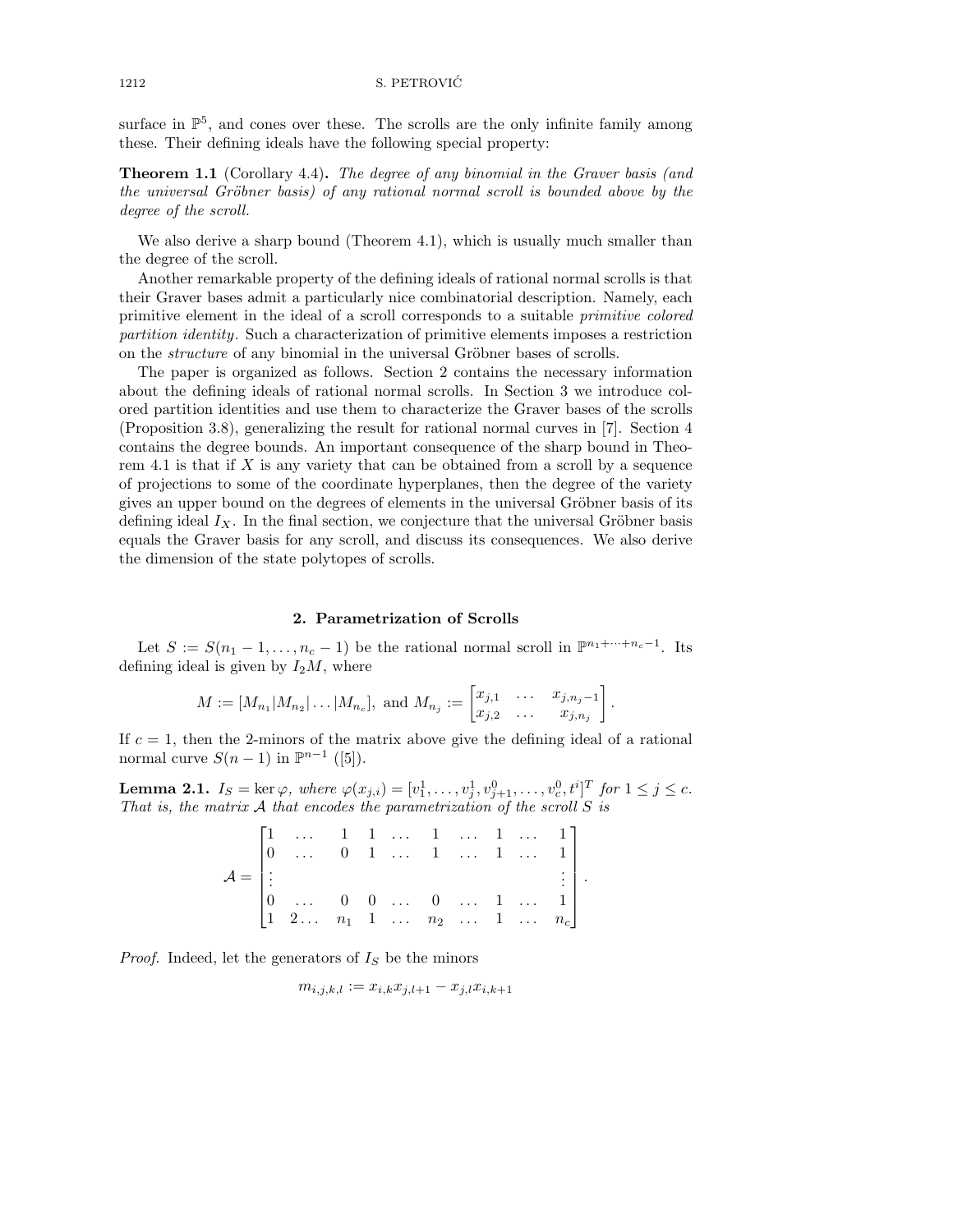for  $1 \le i, j \le c, 1 \le k \le n_i - 1$ , and  $1 \le l \le n_j - 1$ . (Note that we allow  $i = j$  and  $k = l$ .) Then the exponent vector of  $m_{i,j,k,l}$  is

$$
v_{i,j,k,l} = [0, \ldots, 0, 1, 0, \ldots, 0, -1, 0, \ldots, 0, -1, 0, \ldots, 0, 1, 0, \ldots, 0]
$$

where the positive entries are in columns  $n_1 + \cdots + n_{i-1} + k$  and  $n_1 + \cdots + n_{j-1} + l + 1$ , while the negative entries are in columns  $n_1 + \cdots + n_{j-1} + l$  and  $n_1 + \cdots + n_{i-1} + k+1$ . (If  $i = j$  and  $k = l$ , then the two locations for the negative entries coincide; in that case, the negative entry is  $-2$ .) Denote by  $A_c$  the  $c^{th}$  column of A. Then clearly

 $\mathcal{A}_{n_1+\cdots+n_{i-1}+k}+\mathcal{A}_{n_1+\cdots+n_{j-1}+l+1}=\mathcal{A}_{n_1+\cdots+n_{j-1}+l}+\mathcal{A}_{n_1+\cdots+n_{i-1}+k+1}$ 

since

$$
\begin{bmatrix} 1 \\ \vdots \\ \vdots \\ 1 \\ 0 \\ \vdots \\ 0 \\ k \end{bmatrix} + \begin{bmatrix} 1 \\ \vdots \\ 1 \\ 0 \\ \vdots \\ 0 \\ \vdots \\ 0 \\ k+1 \end{bmatrix} = \begin{bmatrix} 1 \\ \vdots \\ \vdots \\ 1 \\ 0 \\ \vdots \\ 0 \\ k+1 \end{bmatrix} + \begin{bmatrix} 1 \\ \vdots \\ 1 \\ 0 \\ \vdots \\ 0 \\ 0 \\ \vdots \\ 0 \end{bmatrix}.
$$

Thus  $m_{i,j,k,l} \in I_{\mathcal{A}}$  for each generator  $m_{i,j,k,l}$  of  $I_{S}$ .

In addition, the matrix  $A$  has full rank; thus the dimension of the variety it parametrizes is rank $A - 1 = c$ . But this is precisely the dimension of the scroll  $S$ .

**Example 2.2.** The ideal of the scroll  $S(3,2)$  is  $I_{\mathcal{A}_{S(3,2)}}$  where

$$
\mathcal{A}_{S(3,2)} = \begin{bmatrix} 1 & 1 & 1 & 1 & 1 & 1 & 1 \\ 0 & 0 & 0 & 0 & 1 & 1 & 1 \\ 1 & 2 & 3 & 4 & 1 & 2 & 3 \end{bmatrix}.
$$

#### 3. Colored partition identities and Graver bases

Let us begin by generalizing the definitions from Chapter 6 of [10].

**Definition 3.1.** A colored partition identity (or a cpi) in the colors  $(1),..., (c)$ is an identity of the form

$$
a_{1,1} + \cdots + a_{1,k_1} + a_{2,1} + \cdots + a_{2,k_2} + \cdots + a_{c,1} + \cdots + a_{c,k_c} =
$$

$$
(*)\qquad b_{1,1} + \dots + b_{1,s_1} + b_{2,1} + \dots + b_{2,s_2} + \dots + b_{c,1} + \dots + b_{c,s_c},
$$

where  $1 \le a_{p,j}, b_{p,j} \le n_p$  are positive integers for all  $j, 1 \le p \le c$  and some positive integers  $n_1, \ldots, n_c$ .

If  $c = 1$  then this is precisely the definition of the usual partition identity with  $n = n_1$ .

**Remark 3.2.** A cpi in c colors with  $n_1, \ldots, n_c$  as above is a partition identity (in one color) with largest part  $n = \max\{n_1, \ldots, n_c\}.$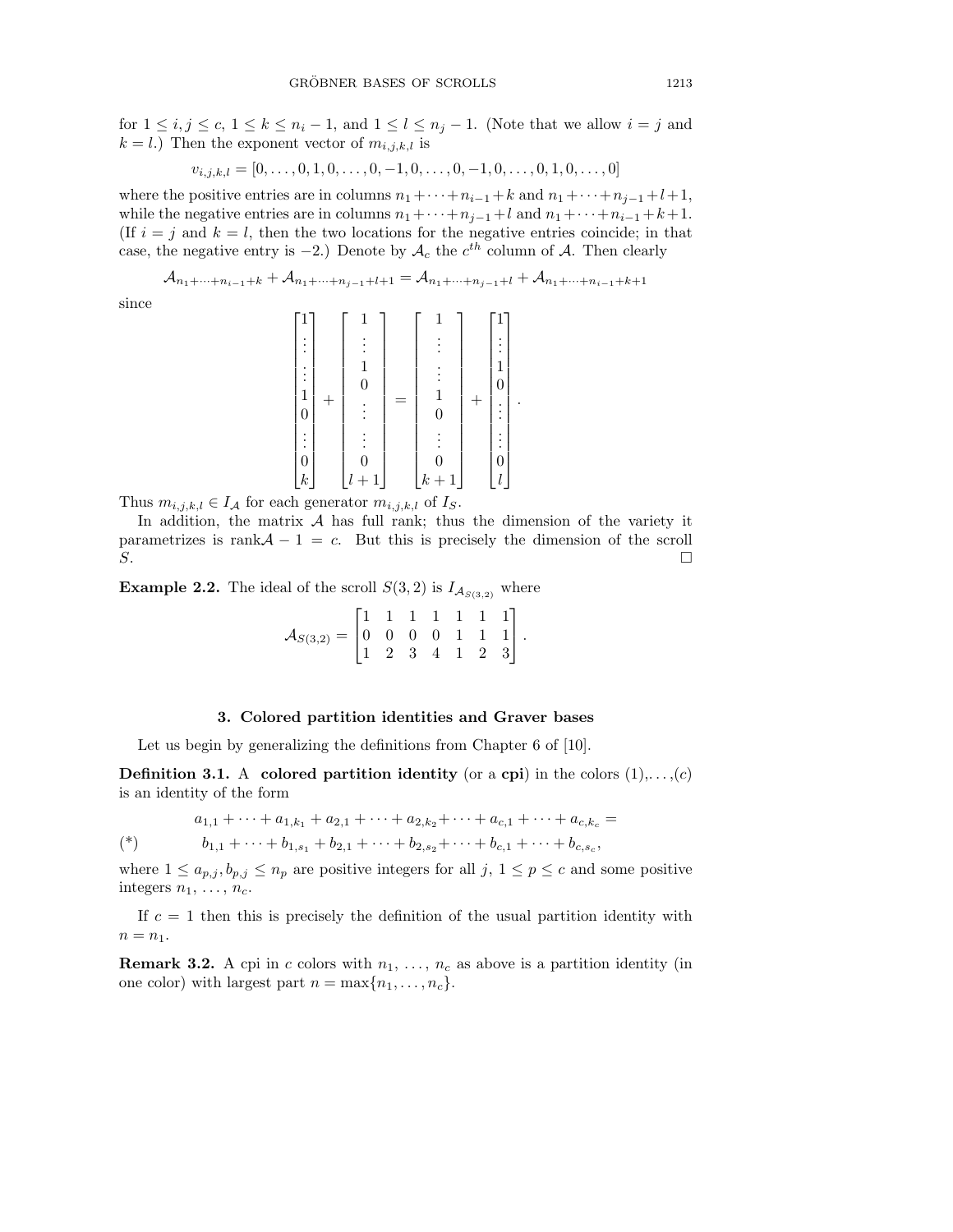**Example 3.3.** Denote by  $i_r$  the number i colored red, and by  $i_b$  the number i colored blue. Then

$$
1_r + 4_r + 3_b = 5_b + 1_b + 2_r
$$

is a colored partition identity with two colors, with  $n_1 = 4$  and  $n_2 = 5$ . Erasing the coloring gives  $1 + 4 + 3 = 5 + 1 + 2$ , a (usual) partition identity with largest part  $n = 5$ .

**Definition 3.4.** A colored partition identity  $(*)$  is a **primitive** cpi (or a **pcpi**) if there is no proper sub-identity  $a_{-,i_1} + \cdots + a_{-,i_l} = b_{-,j_1} + \cdots + b_{-,j_t}$ , with  $1 \leq l + t <$  $k_1 + \cdots + k_c + s_1 + \cdots + s_c$ , which is a cpi.

A cpi is called **homogeneous** if  $k_1 + \cdots + k_c = s_1 + \cdots + s_c$ . If  $k_j = s_j$  for  $1 \leq j \leq c$ , then it is called **color-homogeneous**. The **degree** of a pcpi is the number of summands  $k_1 + \cdots + k_c + s_1 + \cdots + s_c$ .

Note that color-homogeneity implies homogeneity, and that a homogeneous pcpi need not be primitive in the inhomogeneous sense.

Example 3.5. Here is a list of all primitive color-homogeneous partition identities with  $c = 2$  colors and  $n_1 = n_2 = 3$ .

$$
1_1 + 3_1 = 2_1 + 2_1
$$
  
\n
$$
1_1 + 2_2 = 2_1 + 1_2
$$
  
\n
$$
1_1 + 1_1 + 3_2 = 2_1 + 2_1 + 1_2
$$
  
\n
$$
1_1 + 3_2 = 2_1 + 2_2
$$
  
\n
$$
2_1 + 3_2 = 3_1 + 2_2
$$
  
\n
$$
2_1 + 2_2 = 3_1 + 1_2
$$
  
\n
$$
1_1 + 3_2 = 3_1 + 1_2
$$
  
\n
$$
1_2 + 3_2 = 2_2 + 2_2
$$
  
\n
$$
1_1 + 3_2 + 3_2 = 3_1 + 2_2 + 2_2
$$
  
\n
$$
1_1 + 2_2 + 2_2 = 3_1 + 1_2 + 1_2
$$
  
\n
$$
2_1 + 2_1 + 3_2 = 3_1 + 3_1 + 1_2
$$

We are now ready to relate the ideals of scrolls and the colored partition identities.

**Lemma 3.6.** A binomial  $x_{1,a_{1,1}} \ldots x_{1,a_{1,k_1}} \ldots x_{c,a_{c,1}} \ldots x_{c,a_{c,k_c}} - x_{1,b_{1,1}} \ldots x_{c,b_{c,s_c}}$  is in the ideal  $I_{\mathcal{A}_{S(n_1-1,...,n_c-1)}}$  if and only if  $(*)$  is a color-homogeneous cpi.

*Proof.* This follows easily from the definitions and Lemma 2.1.  $\Box$ 

Example 3.7. Let  $c = 2$ . Then

$$
A := \mathcal{A}_{S(n_1-1,n_2-1)} = \begin{bmatrix} 1 & \dots & 1 & 1 & \dots & 1 \\ 0 & \dots & 0 & 1 & \dots & 1 \\ 1 & \dots & n_1 & 1 & \dots & n_2 \end{bmatrix}
$$

and

$$
I_A = I_2 \begin{bmatrix} x_{1,1} & \dots & x_{1,n_1-1} & x_{2,1} & \dots & x_{2,n_2-1} \\ x_{1,2} & \dots & x_{1,n_1} & x_{2,2} & \dots & x_{2,n_2} \end{bmatrix}.
$$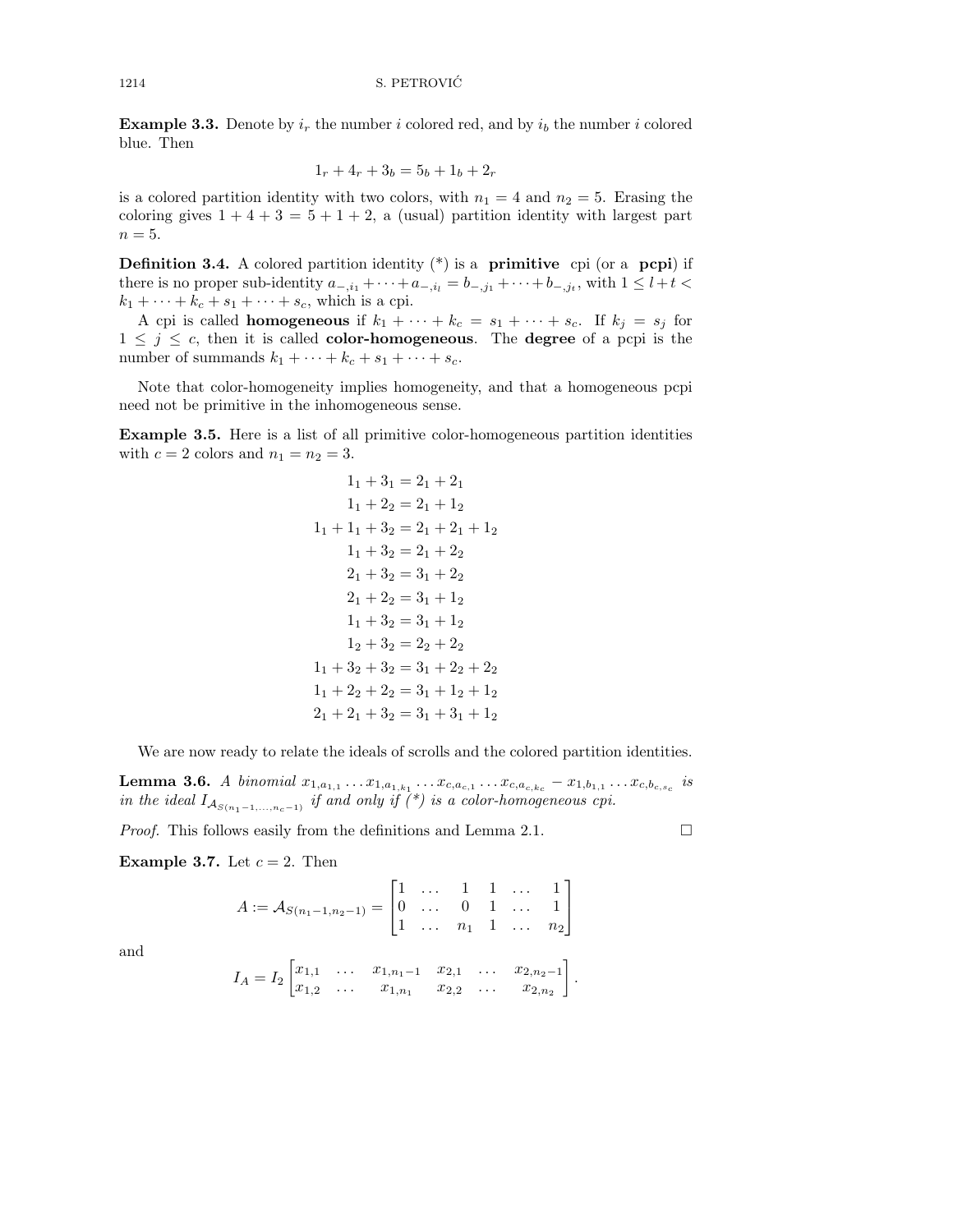Then  $x_{1,a_{1,1}}\ldots x_{1,a_{1,k_1}}x_{2,a_{2,1}}\ldots x_{2,a_{2,k_2}}-x_{1,b_{1,1}}\ldots x_{1,b_{1,s_1}}x_{2,b_{2,1}}\ldots x_{2,b_{2,s_2}}\in I_A$  if and only if

$$
\begin{bmatrix} v_1^{k_1+k_2} \\ v_2^{0+k_2} \\ t^{a_{1,1}+\cdots+a_{2,k_2}} \end{bmatrix} = \begin{bmatrix} v_1^{s_1+s_2} \\ v_2^{0+s_2} \\ t^{b_{1,1}+\cdots+b_{2,s_2}} \end{bmatrix}
$$

if and only if  $k_1 + k_2 = s_1 + s_2$ ,  $k_2 = s_2$ , and

 $a_{1,1} + \cdots + a_{1,k_1} + a_{2,1} + \cdots + a_{2,k_2} = b_{1,1} + \cdots + b_{1,s_1} + b_{2,1} + \cdots + b_{2,s_2}$ 

The last equality clearly describes a color-homogeneous pcpi.

The Lemmas above imply the following characterization of the Graver bases of rational normal scrolls.

**Proposition 3.8.** The Graver basis elements for the scroll  $S(n_1 - 1, \ldots, n_c - 1)$  are precisely the color-homogeneous primitive colored partition identities of the form  $(*)$ .

Proof. With all the tools in hand, it is not difficult to check that the binomial in the ideal of the scroll is primitive if and only if the corresponding colored partition identity is primitive.

If  $c = 1$ , this is just the observation in Chapter 6 of [10].

#### 4. Degree bounds

Now we can generalize the degree bound given in [10] for the rational normal curves. The degree bound is sharp, and it is remarkable that it is always attained by a circuit. By a subscroll of  $S(n_1 - 1, \ldots, n_c - 1)$  we mean a scroll  $S' := S(n'_1 - 1, \ldots, n'_c - 1)$ such that  $n'_i \leq n_i$  for each i. Clearly,  $I_{S'}$  can be obtained from  $I_S$  by eliminating variables.

**Theorem 4.1.** Let  $S := S(n_1 - 1, \ldots, n_c - 1)$  for  $c \geq 2$ . Let P and Q be the indices such that

$$
n_P = \max\{n_i : 1 \le i \le c\}
$$

and

$$
n_Q = \max\{n_j : 1 \le j \le c, j \ne P\}.
$$

Then the degree of any primitive binomial in  $I<sub>S</sub>$  is bounded above by

$$
n_P + n_Q - 2.
$$

This bound is sharp exactly when  $n_P - 1$  and  $n_Q - 1$  are relatively prime. More precisely, the primitive binomials in  $I<sub>S</sub>$  have degree at most

$$
u+v-2,
$$

where u and v are maximal integers such that  $S(n'_1 - 1, ..., n'_c - 1)$  is a subscroll of S with  $n'_i = u$  and  $n'_j = v$  for some  $1 \le i, j \le c$ , and subject to  $(u - 1, v - 1) = 1$ .

This degree bound is sharp; there is always a circuit having this degree. For any number of colors c, such a maximal degree circuit is two-colored.

Before proving the Theorem, let us look at an example.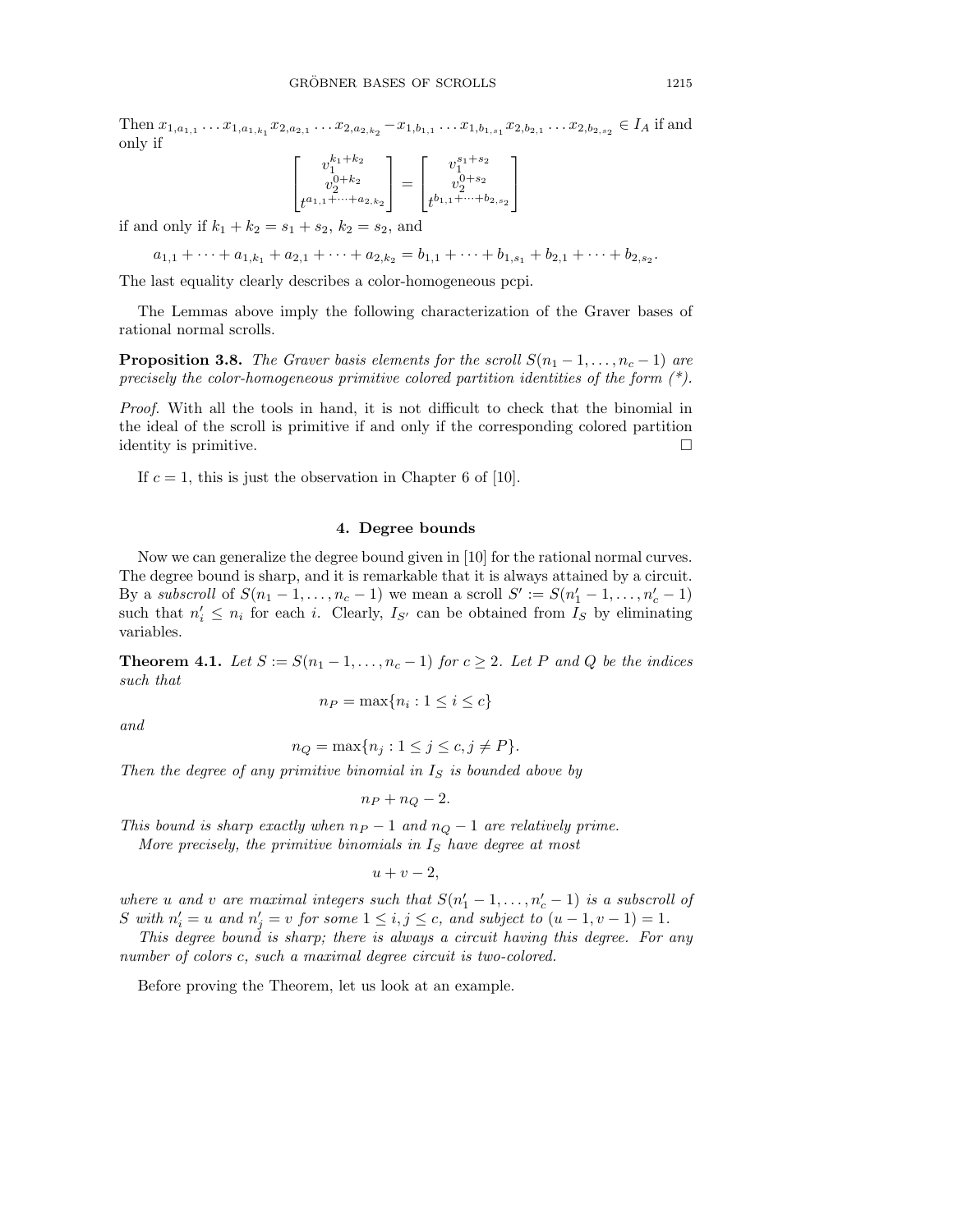1216 S. PETROVIĆ

**Example 4.2.** Consider the scroll  $S(5,6)$ . Here  $n_P - 1 = 6$  and  $n_Q - 1 = 5$ , and since they are relatively prime, the sharp degree bound is  $5 + 6 = 11$ . On the other hand, if  $S := S(4, 4, 2, 2)$ , then  $n_P - 1 = n_Q - 1 = 4$  so we look for a subscroll  $S' := S(4,3,2,2)$ . Then  $u - 1 = 4$  and  $v - 1 = 3$ , and the degree of any primitive element is at most 7. Finally, if  $S := S(5, 5, 5)$ , then  $n_P - 1 = n_Q - 1 = 5$ . The desired subscroll is  $S' := S(5, 4, 4)$  so that the degree bound is  $u - 1 + v - 1 = 5 + 4 = 9$ .

Proof of Theorem 4.1. Let  $x_{1,a_{1,1}} \ldots x_{c,a_{c,k_c}} - x_{1,b_{1,1}} \ldots x_{c,b_{c,k_c}} \in I_S$ . Consider the corresponding color-homogeneous pcpi:

$$
a_{1,1} + \dots + a_{1,k_1} + a_{2,1} + \dots + a_{2,k_2} + \dots + a_{c,1} + \dots + a_{c,k_c} =
$$
  

$$
b_{1,1} + \dots + b_{1,k_1} + b_{2,1} + \dots + b_{2,k_2} + \dots + b_{c,1} + \dots + b_{c,k_c}.
$$

Note that the number of terms on either side of (\*\*) equals the degree of the binomial. We shall first show that  $k_1 + \cdots + k_c \leq n_P + n_Q - 2$  holds for (\*\*).

Let  $d_{i,j} = a_{i,j} - b_{i,j}$  be the differences in the  $i^{th}$ -color entries for  $1 \leq j \leq k_i$ ,  $1 \leq i \leq c$ . Then

$$
\sum_{\substack{1 \le i \le c \\ 1 \le j \le k_i}} d_{i,j} = 0.
$$

Separating positive and negative terms gives an inhomogeneous pcpi  $\sum d_{i,j}^+ = \sum d_{i,j}^-$ . Indeed, if it is not primitive then there would be a subidentity in  $(**)$ . Note that an inhomogeneous pcpi is defined to be a ppi with arbitrary coloring. Therefore, the sum-difference algorithm from the proof of Theorem 6.1. in [10] can be applied. For completeness, let us recall the algorithm.

Set 
$$
x := 0
$$
,  $\mathcal{P} := \{d_{i,j}^+\}$ ,  $\mathcal{N} := \{d_{i,j}^-\}$ .  
\nWhile  $\mathcal{P} \cup \mathcal{N}$  is non-empty do  
\nif  $x \ge 0$   
\nthen select an element  $\nu \in \mathcal{N}$ , set  $x := x - \nu$  and  $\mathcal{N} := \mathcal{N} \setminus \{\nu\}$   
\nelse select an element  $\pi \in \mathcal{P}$ , set  $x := x + \pi$  and  $\mathcal{P} := \mathcal{P} \setminus \{\pi\}$ .

The number of terms in the pcpi is bounded above by the number of values  $x$  can obtain during the run of the algorithm. Primitivity ensures no value is reached twice. Let

$$
D_{i,+} := \max_j \{d_{i,j} : d_{i,j} > 0\}
$$

and

$$
D_{i,-} := \max_{j} \{-d_{i,j} : d_{i,j} < 0\}.
$$

Then  $k_1 + \cdots + k_c \le \max_i \{D_{i,+}\} + \max_i \{D_{i,-}\} =: D_+ + D_-$  (Corollary 6.2 in [10]). Let  $D_+$  and  $D_-$  occur in colors P and Q, respectively, so that  $D_+ = a_P - b_P$ , and  $D_ - = b_Q - a_Q$ . Then the sequence of inequalities

$$
1+D_{+}+1 \le 1+D_{+}+b_{P} = 1+a_{P} \le 1+n_{P} \le a_{Q}+n_{P} = b_{Q}-D_{-}+n_{P} \le n_{Q}-D_{-}+n_{P}
$$

implies that

$$
D_{+} + D_{-} \leq n_{P} + n_{Q} - 2,
$$

and the degree bound follows.

The maximum degree occurs when there is equality in the above sequence of inequalities, and  $x$  reaches every possible value during the run of the algorithm. Following the argument of Sturmfels from the proof of Theorem 6.1. in [10], this means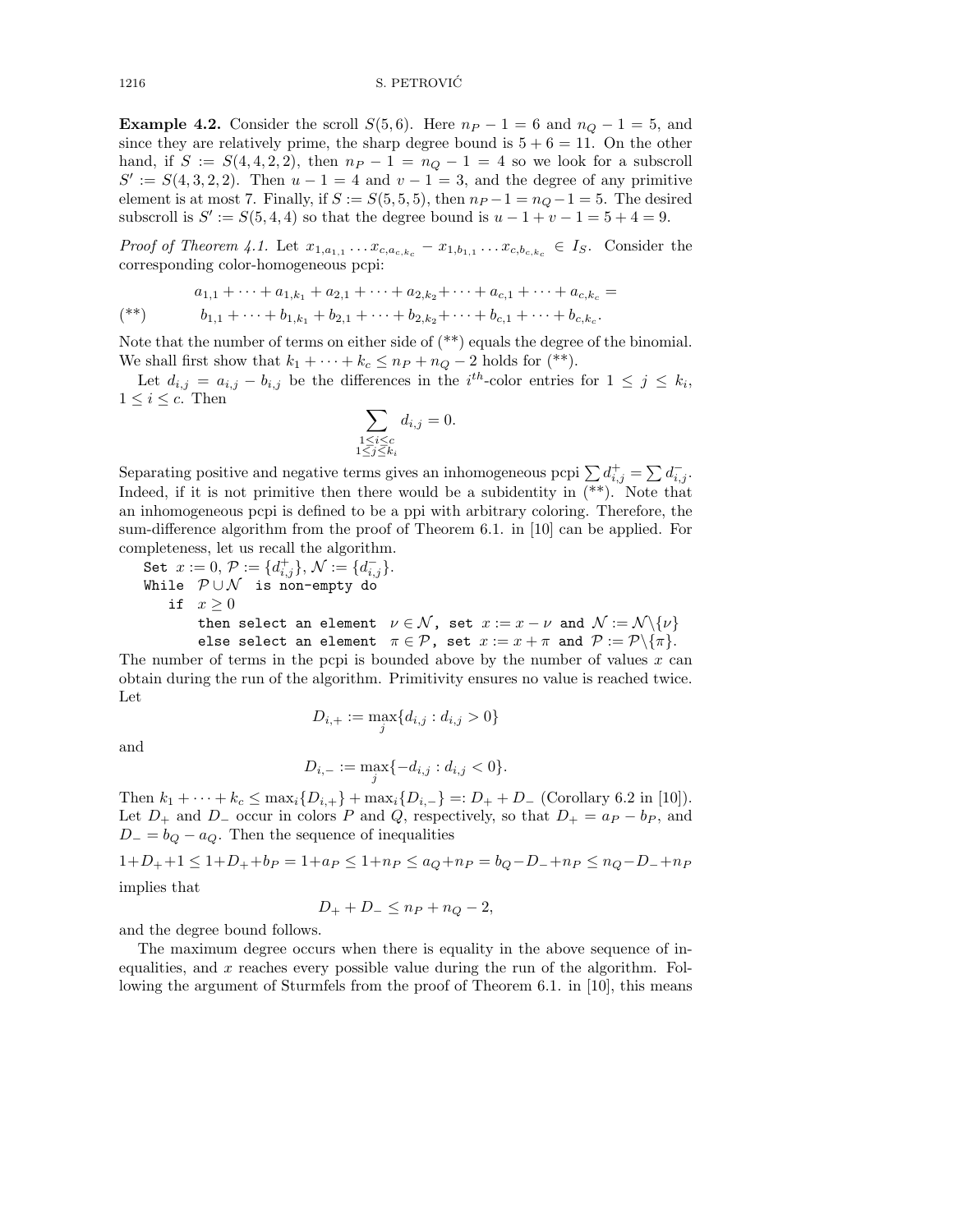that the inhomogeneous pcpi  $\sum d_{i,j} = 0$  is of the form

$$
\underbrace{D_{+} + \cdots + D_{+}}_{D_{-} \text{ terms}} = \underbrace{D_{-} + \ldots D_{-}}_{D_{+} \text{ terms}}
$$

.

In addition,

 $1+D_++1 = 1+D_++b_P = 1+a_P = 1+n_P = a_Q+n_P = b_Q-D_-+n_P = n_Q-D_-+n_P$ 

implies that  $b_P = 1$ ,  $a_P = n_P$ ,  $a_Q = 1$ , and  $b_Q = n_Q$ . Therefore, the maximal degree identity  $\sum d_{i,j} = 0$  provides that  $(**)$  is of the following form:

$$
\underbrace{1_P + \dots + 1_P}_{n_Q - 1 \text{ terms}} + \underbrace{n_Q + \dots + n_Q}_{n_P - 1 \text{ terms}} = \underbrace{1_Q + \dots + 1_Q}_{n_P - 1 \text{ terms}} + \underbrace{n_P + \dots + n_P}_{n_Q - 1 \text{ terms}},
$$

where  $1_P$  denotes the number 1 colored using the color P. This colored partition identity is primitive if and only if there does not exist a proper subidentity if and only if  $n_P - 1$  and  $n_Q - 1$  are relatively prime. Indeed, if  $n_P - 1 = zy$  and  $n_Q - 1 = zw$ for some  $z, y, w \in \mathbb{N}$ , then there is a subidentity of the form

$$
\underbrace{1_P + \dots + 1_P}_{w \text{ terms}} + \underbrace{n_Q + \dots + n_Q}_{y \text{ terms}} = \underbrace{1_Q + \dots + 1_Q}_{y \text{ terms}} + \underbrace{n_P + \dots + n_P}_{w \text{ terms}}.
$$

Furthermore, assume that  $n_P - 1$  and  $n_Q - 1$  are relatively prime. Then the exponent vector of the binomial corresponding to the maximal degree identity has support of cardinality four. It is thus a circuit for any  $c \geq 2$ . Clearly, it is a two-colored circuit, regardless of the number of colors c in our scroll S.

Finally, if  $n_P - 1$  and  $n_Q - 1$  are not relatively prime, the degree  $n_Q + n_P - 2$  cannot be attained by a primitive binomial. In that case, we may simply eliminate one of the variables to obtain a smaller scroll, say  $S' := S(n_1 - 1, \ldots, n_P - 2, \ldots, n_c - 1)$ , whose defining ideal is embedded in that of S (that is,  $u := n_P - 1$  and  $v := n_Q$ ). Clearly, primitive binomials from  $I_{S'}$  lie in  $I_S$ . If  $u - 1$  and  $v - 1$  are relatively prime, then we have the smaller bound for the degree:  $n_P + n_Q - 3$ . If not, we continue eliminating variables until the condition is satisfied.

This completes the proof.  $\Box$ 

Remark 4.3. In view of the comment on p.36 of [10], it is interesting to note that in the case of varieties of minimal degree, the maximum degree of any Graver basis element is attained by a circuit. This is not true in general.

Now the following is trivial.

Corollary 4.4. The degree of any binomial in the Graver basis (and the universal Gröbner basis) of any rational normal scroll is bounded above by the degree of the scroll.

In addition, this also gives the upper bound for the degrees of any element in the universal Gröbner basis of any variety whose parametrization can be embedded into that of a scroll, generalizing Corollary (6.5) from [10].

**Corollary 4.5.** Let  $X$  be any toric variety that can be obtained from a scroll by a sequence of projections to some of the coordinate hyperplanes. Then the degree of an element of any reduced Gröbner basis of  $I_X$  is at most the degree of the toric variety X.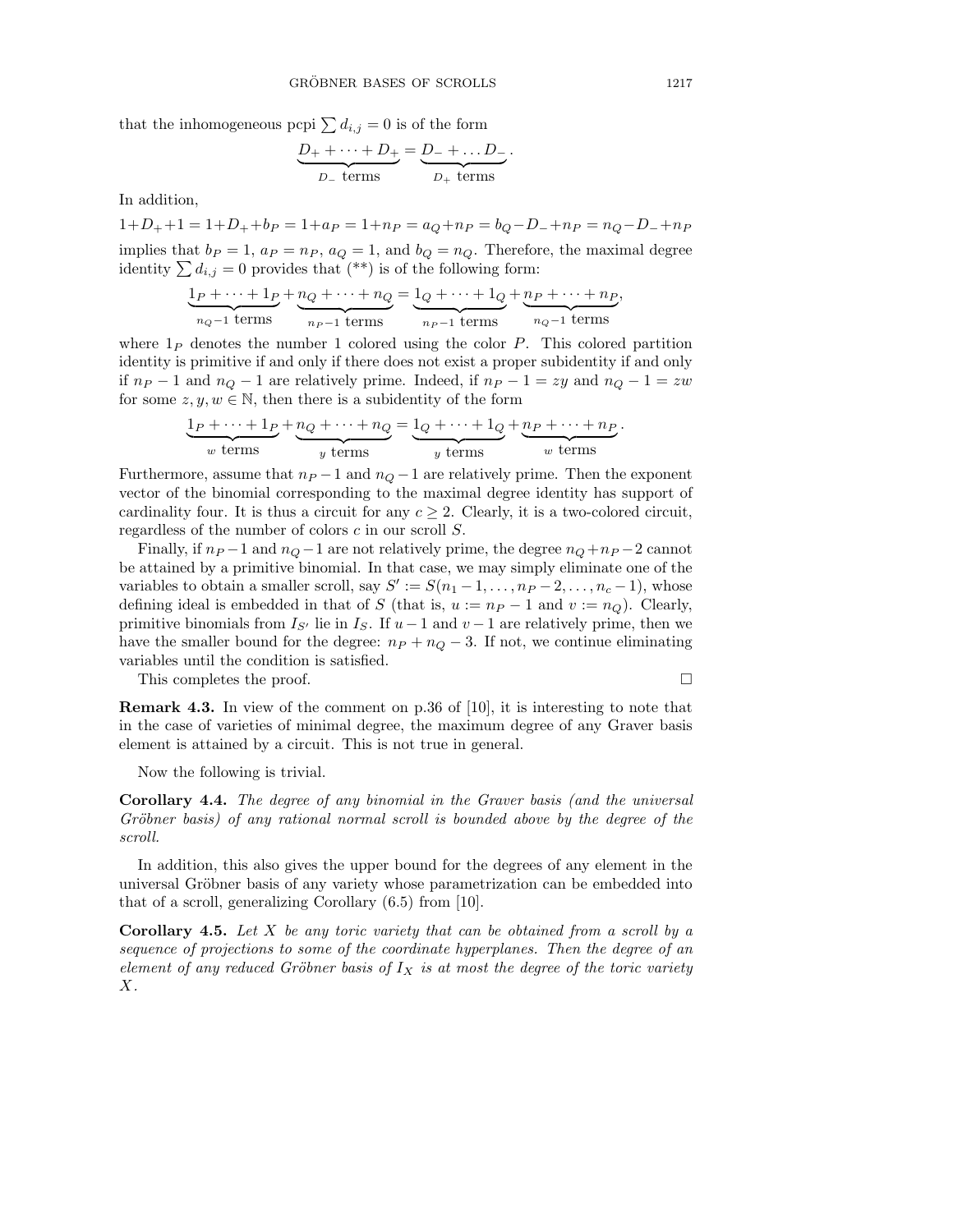### 1218 S. PETROVIC´

Proof. The claim follows from degree-preserving coordinate projections and the elimination property of the universal Gröbner basis. The variety  $X = X_{\mathcal{A}}$  is parametrized by

$$
\mathcal{A} = \begin{bmatrix} 1 & \cdots & 1 & 1 & \cdots & 1 & \cdots & 1 & \cdots & 1 \\ 0 & \cdots & 0 & 1 & \cdots & 1 & \cdots & 1 & \cdots & 1 \\ \vdots & & & & & & & \vdots \\ 0 & \cdots & 0 & 0 & \cdots & 0 & \cdots & 1 & \cdots & 1 \\ i_{1,1} & i_{1,2} & \cdots & i_{1,r_1} & i_{2,1} & \cdots & i_{2,r_2} & \cdots & i_{c,1} & \cdots & i_{c,r_c} \end{bmatrix}
$$

In what follows, we may assume that  $1 = i_{k,1} < \cdots < i_{k,r_k} = n_k$  for  $1 \leq k \leq c$ . Then X can be obtained by coordinate projections from the scroll  $S := S(n_1-1, \ldots, n_c-1)$ , parametrized by  $\mathcal{A}_S$  as before. The degree of the toric variety  $X_{\mathcal{A}}$  is the normalized volume of the polytope formed by taking the convex hull of the columns of A. But  $vol(\text{conv}(\mathcal{A})) = vol(\text{conv}(\mathcal{A}_S))$  implies that the two varieties have the same degree.

Suppose  $x^u - x^v$  is in some reduced Gröbner basis of  $I_X$ . Then Proposition 4.13. and Lemma 4.6. in [10] provide that  $x^u - x^v \in \mathcal{U}_{\mathcal{A}} \subset \mathcal{U}_{\mathcal{A}_{\mathcal{S}}} \subset \mathcal{G}_{\mathcal{A}_{\mathcal{S}}}$ . Applying Corollary 4.4 completes the proof.  $\Box$ 

Remark 4.6. In particular, note that this degree bound (which equals the degree of the scroll,  $n_1 + \cdots + n_c - c$ ) is always better then the general one given for toric ideals in [10], Corollary 4.15, which equals  $1/2(c+2)(n_1+\cdots+n_c-c-1)D(\mathcal{A})$  where  $D(\mathcal{A})$ is the maximum over all  $(c + 1)$ -minors of A.

Let us conclude this section by listing the number of all elements in the Graver basis of some small scrolls, sorted by degree of the binomial. The entries in this table have been obtained using the software 4ti2 [1], which was essential in this project.

|                     | Degrees |                |                |                |                |                |                |              |                |              |  |
|---------------------|---------|----------------|----------------|----------------|----------------|----------------|----------------|--------------|----------------|--------------|--|
| Scroll              | 2       | 3              | $\overline{4}$ | $\overline{5}$ | 6              | $\overline{7}$ | 8              | 9            | 10             | 11           |  |
| S(2,2)              | 7       | $\overline{4}$ |                |                |                |                |                |              |                |              |  |
| S(2,2,2)            | 18      | 24             |                |                |                |                |                |              |                |              |  |
| S(4)                | 7       | $\overline{7}$ | $\overline{2}$ |                |                |                |                |              |                |              |  |
| S(3,2)              | 12      | 16             | $\overline{4}$ | $\mathbf{1}$   |                |                |                |              |                |              |  |
| S(3,2,2)            | 26      | $58\,$         | 22             | $\overline{4}$ |                |                |                |              |                |              |  |
| $\overline{S(3,3)}$ | 20      | 40             | 18             | $\overline{4}$ |                |                |                |              |                |              |  |
| S(3,3,2,2)          | 59      | 242            | 208            | 36             |                |                |                |              |                |              |  |
| S(4,2)              | 19      | 39             | 20             | $\overline{4}$ |                |                |                |              |                |              |  |
| $\overline{S(4,3)}$ | 30      | 86             | 58             | $15\,$         | $\overline{2}$ | $\mathbf{1}$   |                |              |                |              |  |
| $\overline{S}(4,4)$ | 44      | 166            | 146            | $52\,$         | 12             | $\overline{4}$ |                |              |                |              |  |
| S(4,3,2,2)          | $75\,$  | 391            | 524            | 176            | 6              | $\mathbf{1}$   |                |              |                |              |  |
| $\overline{S(5,2)}$ | 28      | 83             | 72             | 32             | $\overline{4}$ | $\overline{1}$ |                |              |                |              |  |
| $\overline{S(6,2)}$ | $40\,$  | $157\,$        | 182            | 95             | $28\,$         | $\overline{4}$ |                |              |                |              |  |
| $\overline{S(5,3)}$ | 42      | 166            | 174            | 78             | 16             | 6              | $\mathbf{1}$   |              |                |              |  |
| S(6,3)              | $57\,$  | 290            | 412            | 210            | 62             | 14             | $\overline{2}$ |              |                |              |  |
| S(7,2)              | 55      | $280\,$        | 432            | 294            | 130            | 46             | $\overline{4}$ | $\mathbf{1}$ |                |              |  |
| S(5,5,5)            | 204     | 2526           | 10002          | 10404          | 5088           | 1764           | 444            | 78           |                |              |  |
| S(6,5)              | 105     | 813            | 1678           | 1136           | 454            | 149            | 42             | 12           | $\overline{2}$ | $\mathbf{1}$ |  |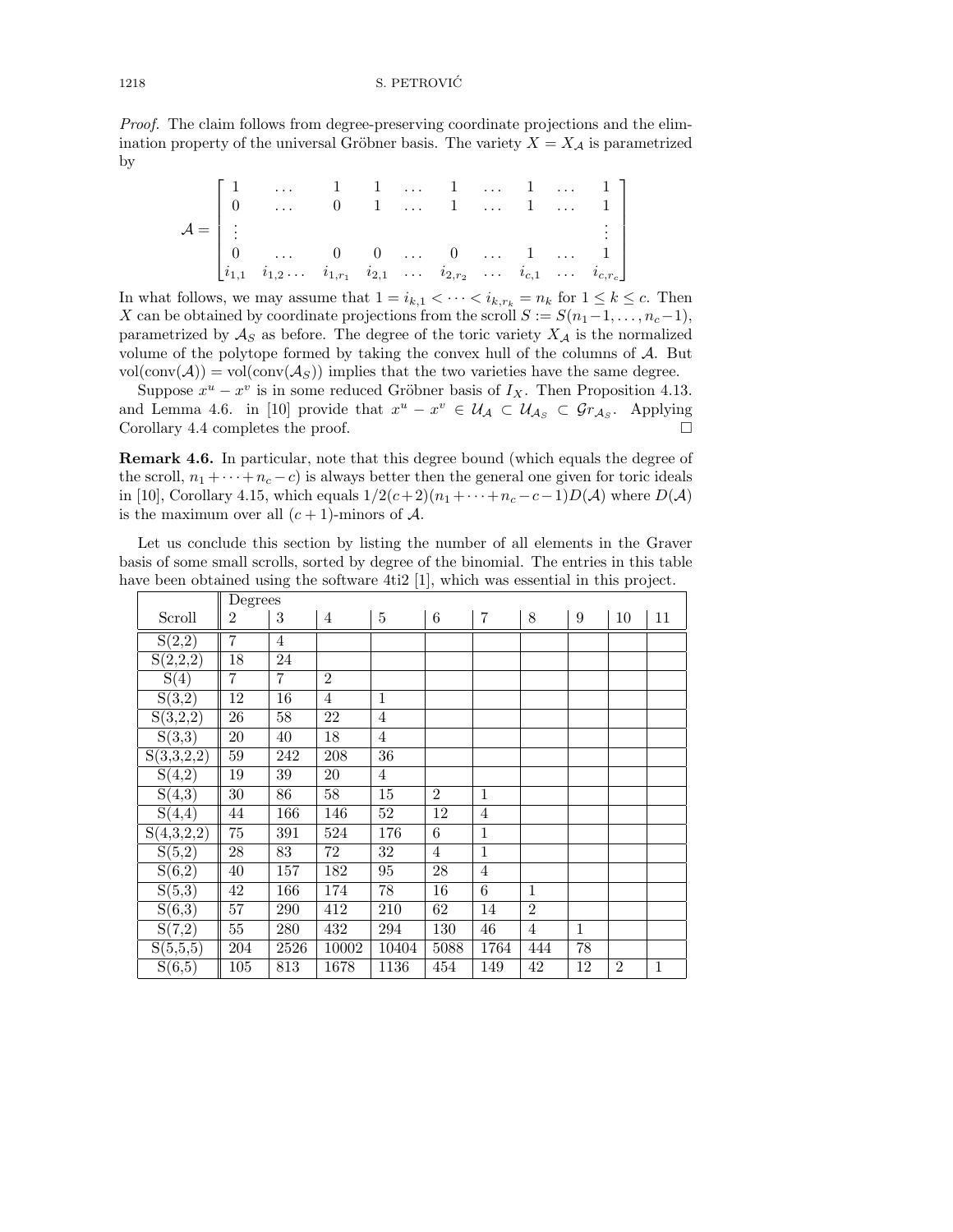## 5. Universal Gröbner bases

The Graver basis is a good approximation to the universal Gröbner basis, but they are not equal in general. However, extensive computations using the software 4ti2 ([1]) show evidence supporting the following conjecture:

**Conjecture 5.1.**  $\mathcal{U}_\mathcal{A} = \mathcal{G}r_\mathcal{A}$  for the defining matrix  $\mathcal{A}$  of any rational normal scroll.

Note that the defining ideal of  $S := S(n_1-1, \ldots, n_c-1)$  is contained in the defining ideal of the scroll

$$
S(n_1-1,\ldots,n_c-1,\underbrace{1,\ldots,1}_{l \text{ terms}})
$$

for any  $l$ . Define  $S'$  to be any such scroll, where  $l$  is chosen so that the inequality

$$
c + l + 3 > 2(n_P + n_Q - 2 - j_0)
$$

is satisfied, where  $n_P + n_Q - 2 - j_0$  is the degree bound for the scroll S' from Theorem 4.1. This puts a restriction on the size of the support of any primitive binomial. Let  $f \in \mathcal{G}r_{\mathcal{A}}$ . Then  $f \in I_{\mathcal{A}}$  where  $\mathcal{A}' := \mathcal{A}_{S'}$ . The primitivity of f implies  $f \in \mathcal{G}r_{\mathcal{A}'}$ . If the conjecture is true for the scroll  $S'$ , then f lies in the universal Gröbner basis of the ideal  $I_{\mathcal{A}}$ , and hence in the universal Gröbner basis of  $I_{\mathcal{A}}$ .

Therefore, to prove this conjecture, it suffices to prove a weaker one:

**Conjecture 5.2.**  $\mathcal{U}_\mathcal{A} = \mathcal{G}r_\mathcal{A}$  for rational normal scrolls of sufficiently high dimension.

Recently, Hemmecke and Nairn in  $[6]$  stated that if the universal Gröbner basis and Graver basis of  $I_A$  coincide, then the Gröbner and Graver complexities of  $A$  are equal. We plan to study the higher Lawrence configurations of the rational normal scrolls.

Next, we consider state polytopes of rational normal scrolls. Knowing a universal Gröbner basis of  $I_A$  is equivalent to knowing its *state polytope* ([10]). It is defined to be any polytope whose normal fan coincides with the Gröbner fan of the ideal. The cones of the Gröbner fan correspond to the reduced Gröbner bases  $\mathcal{G}_{\prec}$  of  $I_{\mathcal{A}}$ . In addition, the Gröbner fan is a refinement of the secondary fan  $\mathcal{N}(\Sigma(\mathcal{A}))$ , which classifies equivalence classes of lifting functions giving a particular regular triangulation of the point configuration A.

Theorem 5.3. The dimension of the state polytope of a rational normal scroll is one less then the degree of the scroll:

dim  $State(I_{S(n_1-1,...,n_c-1)}) = n_1 + \cdots + n_c - c - 1.$ 

Proof. Eliminating variables results in taking faces of the state polytope. Thus the state polytope for the scroll  $S(n_1 - 1)$  is a face of that of  $S(n_1 - 1, 1)$ , which in turn is a face of the state polytope of  $S(n_1 - 1, 2)$ , etc. so that each time we add a column to the parametrization matrix  $\mathcal{A}_S$ , the dimension of the state polytope grows by at least one. The ideal of the scroll  $S(1, \ldots, 1)$  is just the ideal of 2-minors of a generic  $2 \times c$  matrix. The minors form a universal Gröbner basis for the ideal which is a reduced Gröbner basis of the ideal with respect to every term order. Hence, the state polytope is a Minkowski sum of the Newton polytopes of the minors (Cor. 2.9. in [10]), a permutohedron  $\Pi_{2,c}$  ([2],[12]). Its dimension is  $c-1$ .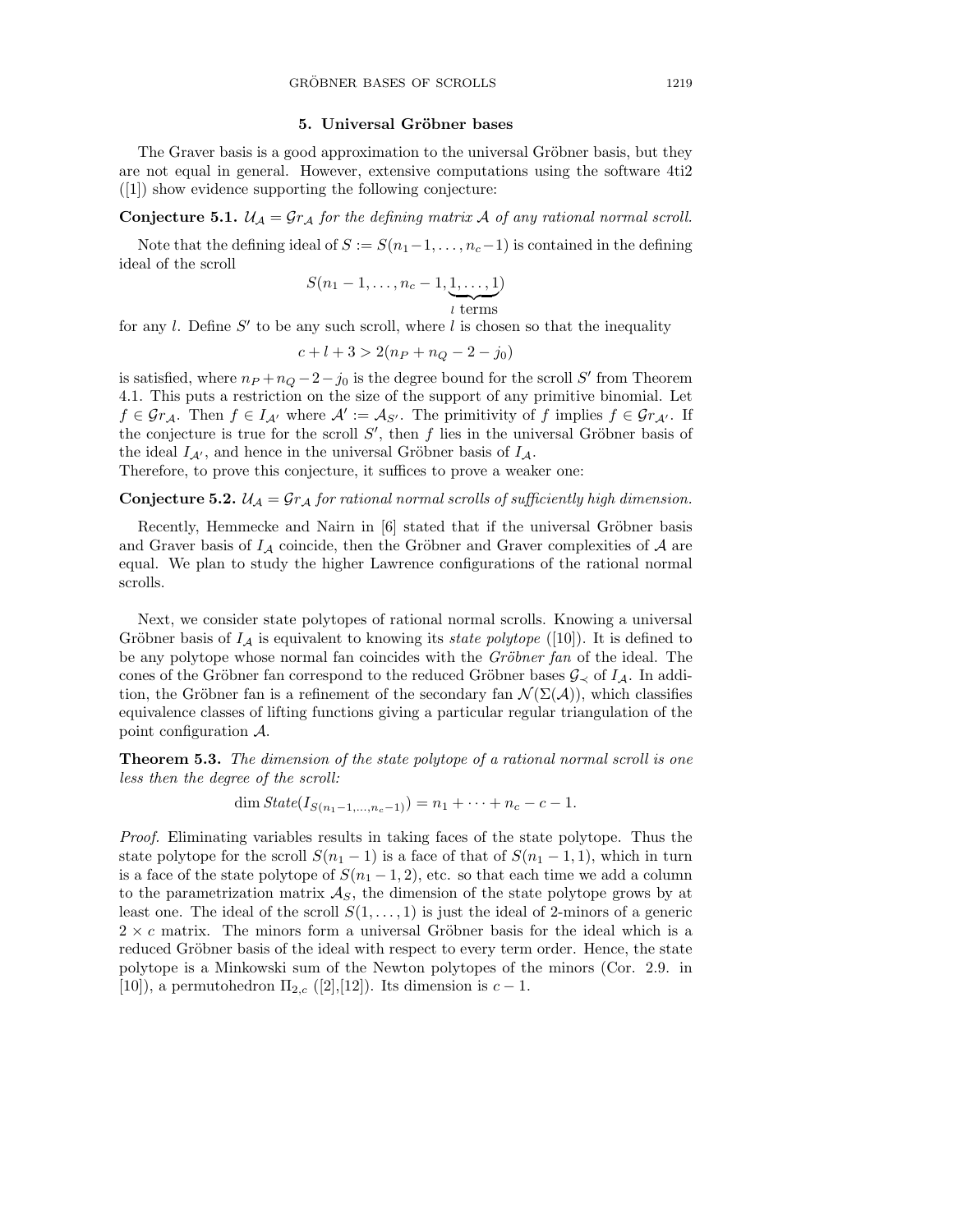By induction,

$$
\dim \operatorname{State}(S(n_1 - 1, \ldots, n_c - 1)) \ge n_1 - 2 + n_2 - 1 + \cdots + n_c - 1 = \sum n_i - c - 1.
$$

On the other hand, the ideal of the scroll is homogeneous with respect to the grading given by all the rows of  $\mathcal{A}_S$ . There are  $c+1$  independent rows, thus the vertices of the state polytope lie in  $c + 1$  hyperplanes, and the claim follows.

Let us conclude with an example.

**Example 5.4.** Let S be the scroll  $S(5, 6)$ . Its defining ideal  $I<sub>S</sub>$  is the ideal of 2-minors of the matrix

$$
M := \begin{bmatrix} x_1 & \dots & x_5 & y_1 & \dots & y_6 \\ x_2 & \dots & x_6 & y_2 & \dots & y_7 \end{bmatrix}
$$

.

The matrix A providing the parametrization of the scroll is

$$
\mathcal{A} = \begin{bmatrix} 1 & 1 & \dots & 1 & 1 & \dots & 1 \\ 0 & 0 & \dots & 0 & 1 & \dots & 1 \\ 1 & 2 & \dots & 6 & 1 & \dots & 7 \end{bmatrix}.
$$

The number and degrees of elements in the universal Gröbner basis of the ideal  $I_A$  can be found in the Table of degrees. The primitive colored partition identity of maximal degree is

$$
11 + 11 + 11 + 11 + 11 + 11 + 72 + 72 + 72 + 72 + 72
$$
  
= 1<sub>2</sub> + 1<sub>2</sub> + 1<sub>2</sub> + 1<sub>2</sub> + 1<sub>2</sub> + 6<sub>1</sub> + 6<sub>1</sub> + 6<sub>1</sub> + 6<sub>1</sub> + 6<sub>1</sub> + 6<sub>1</sub> + 6<sub>1</sub> + 6<sub>1</sub>.

The corresponding binomial in the ideal  $I_A$  is

$$
x_1^6 y_7^5 = y_1^5 x_6^6.
$$

The state polytope of the ideal  $I_A$  is 10-dimensional.

There exist primitive elements that are not circuits. In fact, using [1], we can see that there is a circuit in every degree from 2 to 11 except degree 10, but the number of circuits in each degree is considerably smaller then the number of primitive binomials.

#### Acknowledgments

The author would like to thank Bernd Sturmfels for suggesting a generalization of primitive partition identities, and my advisor, Uwe Nagel, for his continuous support and guidance.

## References

- [1] 4ti2 team, 4ti2—A software package for algebraic, geometric and combinatorial problems on linear spaces, Available at www.4ti2.de.
- [2] D. Bernstein and A. Zelevinsky, Combinatorics of Maximal Minors, J. Algebraic Comb. 2 (1993), no. 2, 111–121.
- [3] J. L. David Cox and D. O'Shea, Using Algebraic Geometry, Vol. 185 of Graduate Texts in Mathematics, Springer-Verlag, Berlin (1995).
- [4] D. Eisenbud, Commutative algebra with a view toward algebraic geometry, Vol. 150 of Graduate Texts in Mathematics, Springer-Verlag, Berlin (1995).
- [5] D. Eisenbud and J. Harris, On varieties of minimal degree (a centennial account), Proc. Sympos. Pure Math. 46 (1987), no. Part 1, 3–13.
- [6] R. Hemmecke and K. A. Nairn, On the Gröbner complexity of matrices (2007).